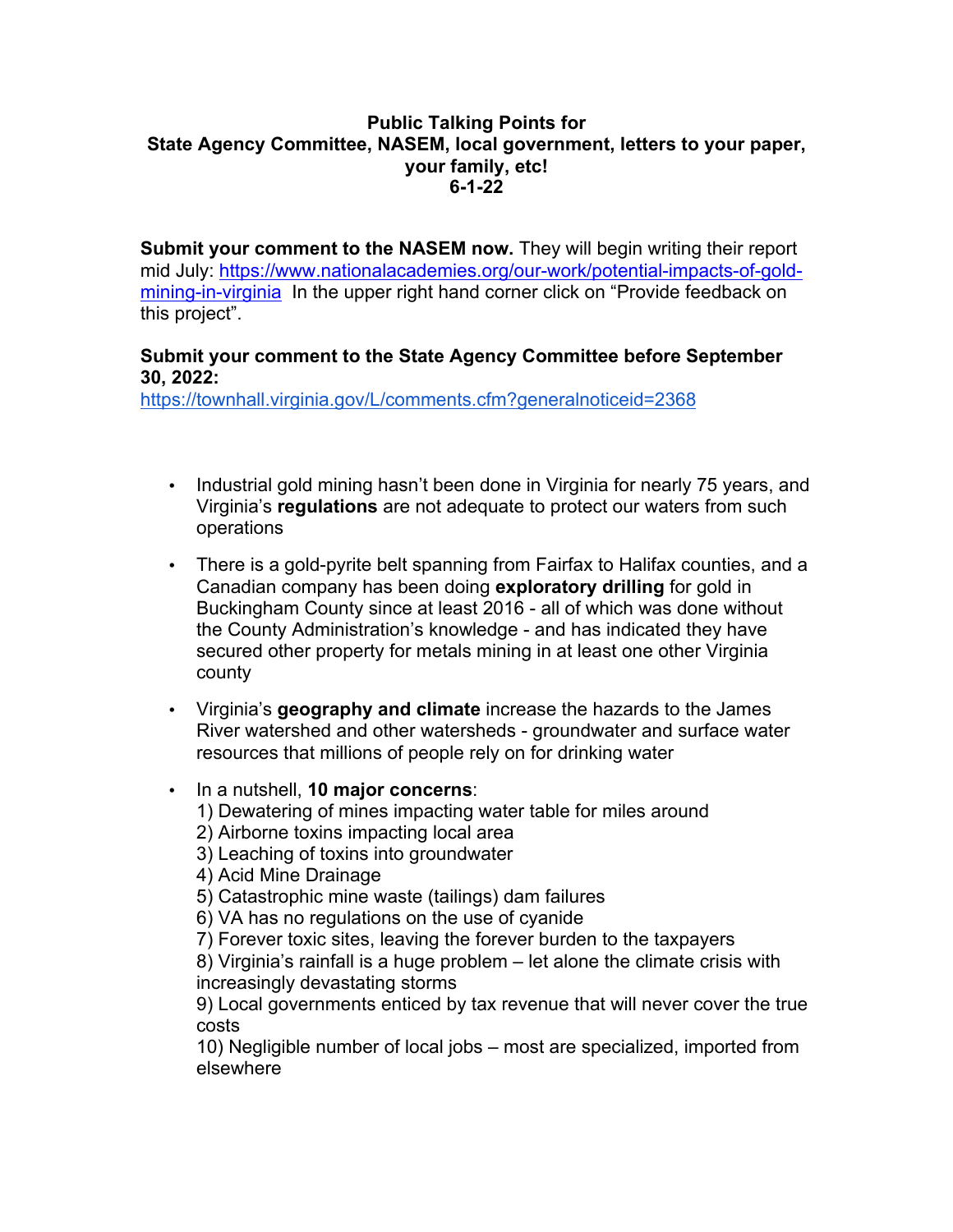- Gold and other elemental metals mining, especially in areas having geography like Virginia's, requires the process of **dewatering**, which would drain the water table for miles around, affecting the water availability in existing private drinking wells and would create discharge into the James River watershed (and other watersheds)
- The process of pulverizing the ore in order to extract the metals also poses a threat to nearby air and soil quality - as it becomes **air-borne**, further impacting communities in proximity to such operations.
- Digging into the land unearths **naturally occuring heavy metals and radioactive materials**, which, when left alone do not pose the problems of exposure.
- The processing of gold and other elemental metals utilizes **cyanide**, adding to the hazards for local surface and ground-water that nearby communities and downstream communities rely on as main water resources
- **Acid Mine Drainage:** Mining exposes sulfides in rock, which react with water and air to form sulfuric acid. Once the process starts it's impossible to stop until the acid generating material is depleted, which can take thousands of years. Some Roman mines in Spain still drain acid.
- There is typically **99% waste** from gold mining. It can take over 20 tons of waste to produce one gold ring.
- The most dramatic mining disasters occur when the vast **waste storage (tailings) dams** break. The dams are made from the pulverized ore and need to be in place forever, as there is no further processing of the very toxic wastes. Our eastern seaboard rainfall is an inherent problem, as is the increasing severity of weather.
- The **risks** to our drinking water, land, and air far outweigh any possible benefit of industrial scale gold mining.
- There is already plenty of **gold available**, with the majority of it locked away in vaults for investors to speculate on. Keep it safely in the ground, causing no harm.
- The immense **cost of cleanup** from industrial gold mines often falls to taxpayers.
- The **promise of jobs and tax revenue** for the local community and the state are illusory at best. The bulk of the jobs would go to specialized